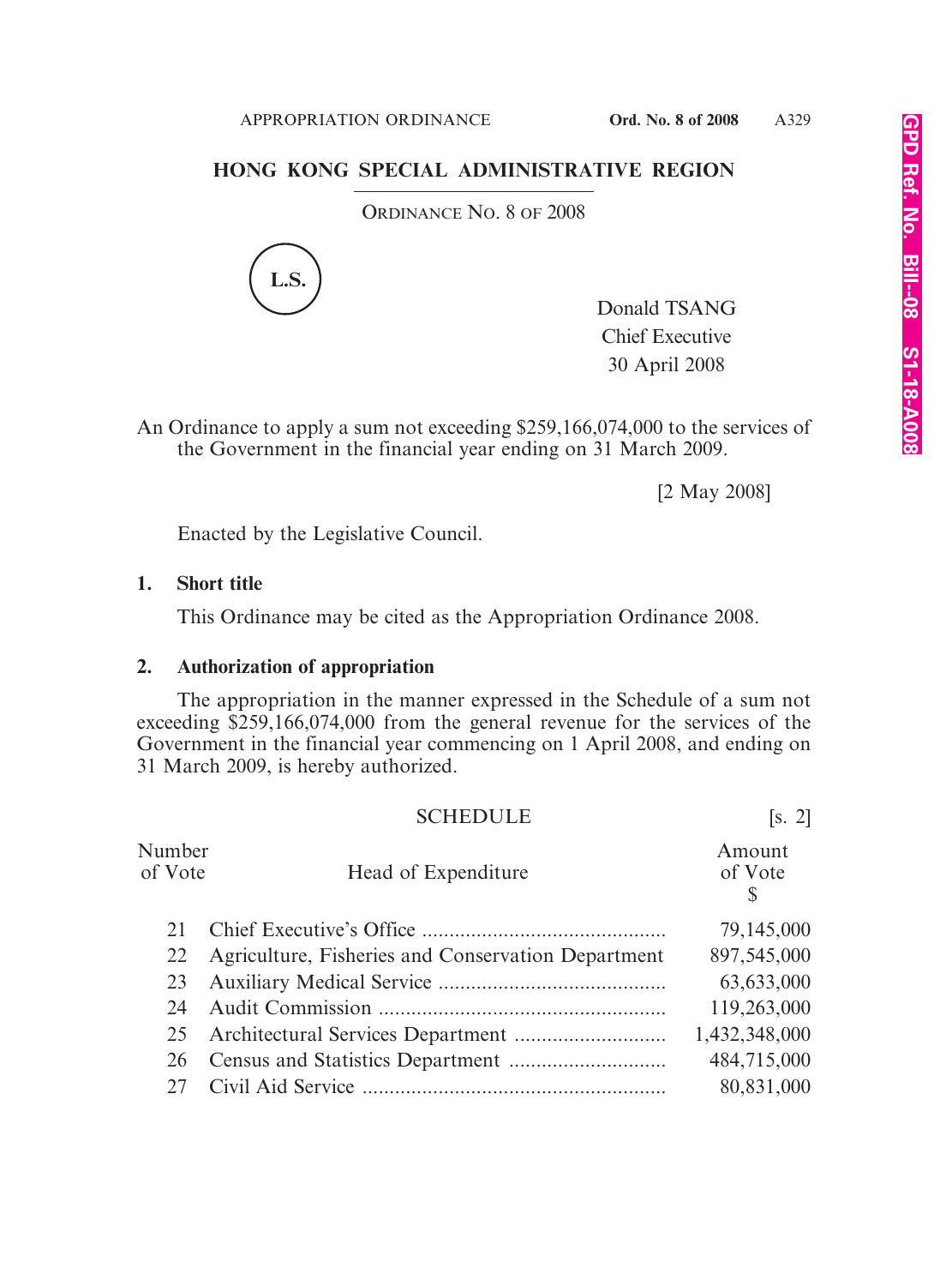| Number<br>of Vote | Head of Expenditure                                                                        | Amount<br>of Vote<br>\$ |
|-------------------|--------------------------------------------------------------------------------------------|-------------------------|
| 28                |                                                                                            | 677,479,000             |
| 30                |                                                                                            | 2,539,155,000           |
| 31                |                                                                                            | 2,308,147,000           |
| 33                | Civil Engineering and Development Department                                               | 1,431,120,000           |
| 37                |                                                                                            | 3,344,211,000           |
| 39                |                                                                                            | 1,638,608,000           |
| 42                | Electrical and Mechanical Services Department                                              | 309,160,000             |
| 44                | Environmental Protection Department                                                        | 3,349,442,000           |
| 45                |                                                                                            | 3,427,865,000           |
| 46                |                                                                                            | 3,385,233,000           |
| 47                | Government Secretariat: Office of the Government                                           |                         |
|                   |                                                                                            | 564,184,000             |
| 48                |                                                                                            | 329,049,000             |
| 49                | Food and Environmental Hygiene Department                                                  | 4,390,654,000           |
| 51                |                                                                                            | 1,805,428,000           |
| 53                | Government Secretariat: Home Affairs Bureau                                                | 1,384,989,000           |
| 55                | Government Secretariat: Commerce and Economic<br>Development Bureau (Communications<br>and |                         |
|                   |                                                                                            | 63,609,000              |
| 59                |                                                                                            | 448,883,000             |
| 60                |                                                                                            | 2,109,209,000           |
| 62                |                                                                                            | 125,553,000             |
| 63                |                                                                                            | 1,547,250,000           |
| 70                |                                                                                            | 2,709,371,000           |
| 72                | Independent Commission Against Corruption                                                  | 756,887,000             |
| 74                |                                                                                            | 370,047,000             |
| 76                |                                                                                            | 1,251,688,000           |
| 78                |                                                                                            | 92,748,000              |
| 79                |                                                                                            | 109,307,000             |
| 80                |                                                                                            | 1,044,758,000           |
| 82                |                                                                                            | 825,042,000             |
| 90                |                                                                                            | 1,016,769,000           |
| 91                |                                                                                            | 1,698,662,000           |
| 92                |                                                                                            | 949,200,000             |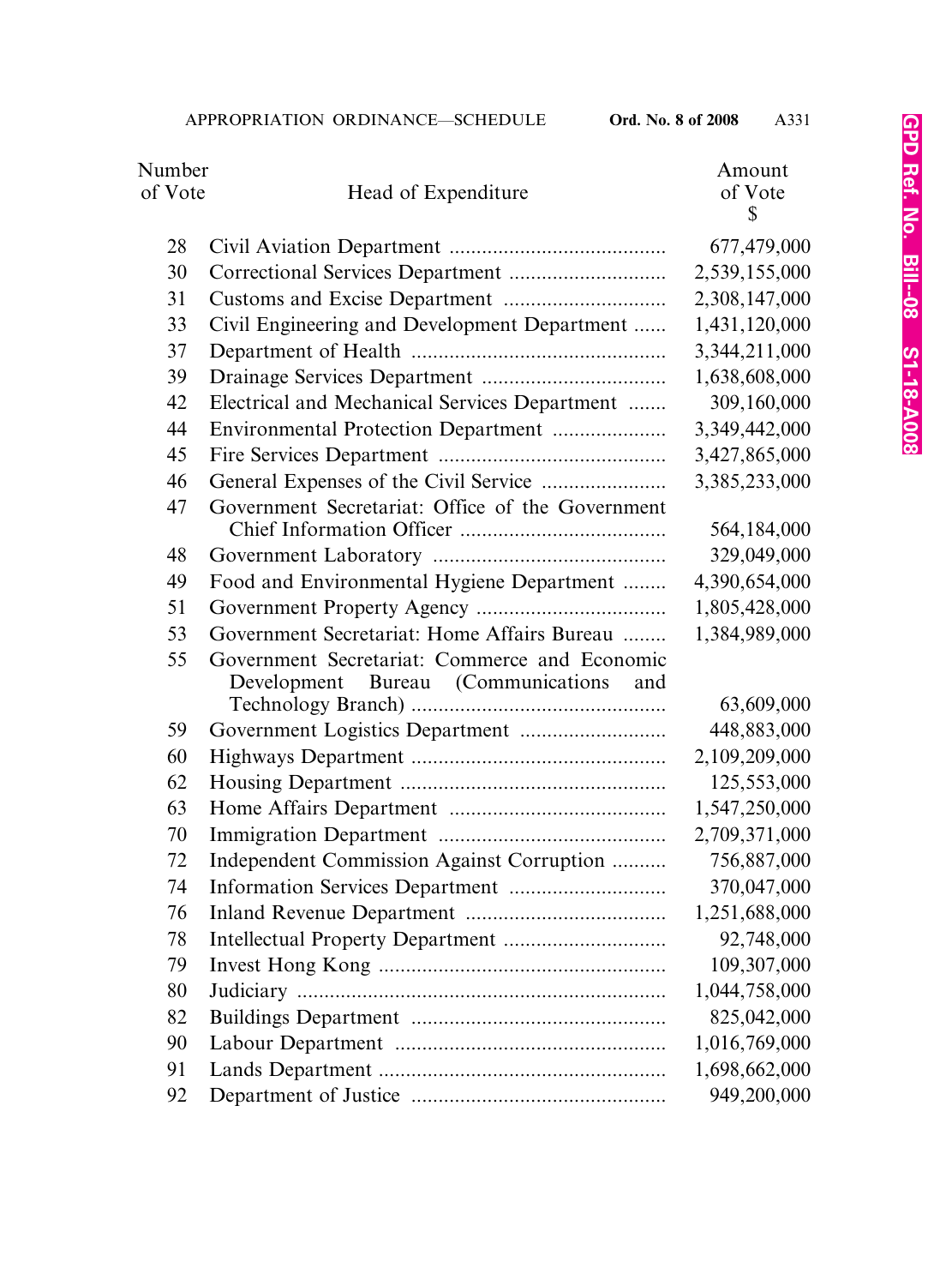| Number  |                                                                                                   | Amount         |
|---------|---------------------------------------------------------------------------------------------------|----------------|
| of Vote | Head of Expenditure                                                                               | of Vote        |
|         |                                                                                                   | \$             |
| 94      |                                                                                                   | 758,863,000    |
| 95      | Leisure and Cultural Services Department                                                          | 5,054,876,000  |
| 96      | Government Secretariat: Overseas Economic and                                                     |                |
|         |                                                                                                   | 310,907,000    |
| 100     |                                                                                                   | 918,973,000    |
| 106     |                                                                                                   | 40,887,954,000 |
| 112     |                                                                                                   | 385,927,000    |
| 114     |                                                                                                   | 85,144,000     |
| 116     |                                                                                                   | 134,284,000    |
| 118     |                                                                                                   | 468,647,000    |
| 120     |                                                                                                   | 16,525,011,000 |
| 121     | Independent Police Complaints Council                                                             | 16,526,000     |
| 122     |                                                                                                   | 11,913,550,000 |
| 136     |                                                                                                   | 17,886,000     |
| 137     | Government Secretariat: Environment Bureau                                                        | 63,731,000     |
| 138     | Secretariat: Development Bureau<br>Government                                                     | 96,604,000     |
| 139     | Government Secretariat: Food and Health Bureau                                                    | 65,423,000     |
| 140     | Government Secretariat: Food and Health Bureau                                                    |                |
|         |                                                                                                   | 30,762,021,000 |
| 141     | Government Secretariat: Labour and Welfare Bureau                                                 | 498,688,000    |
| 142     | Government Secretariat: Offices of the Chief<br>Secretary for Administration and the Financial    |                |
|         |                                                                                                   | 498,406,000    |
| 143     | Government Secretariat: Civil Service Bureau                                                      | 397,937,000    |
| 144     | Secretariat: Constitutional<br>Government<br>and                                                  | 345,684,000    |
| 147     | Government Secretariat: Financial Services and the<br>Treasury Bureau (The Treasury Branch)       | 188,737,000    |
| 148     | Government Secretariat: Financial Services and the<br>Treasury Bureau (Financial Services Branch) | 127,327,000    |
| 151     |                                                                                                   | 160,491,000    |
|         | Government Secretariat: Security Bureau                                                           |                |